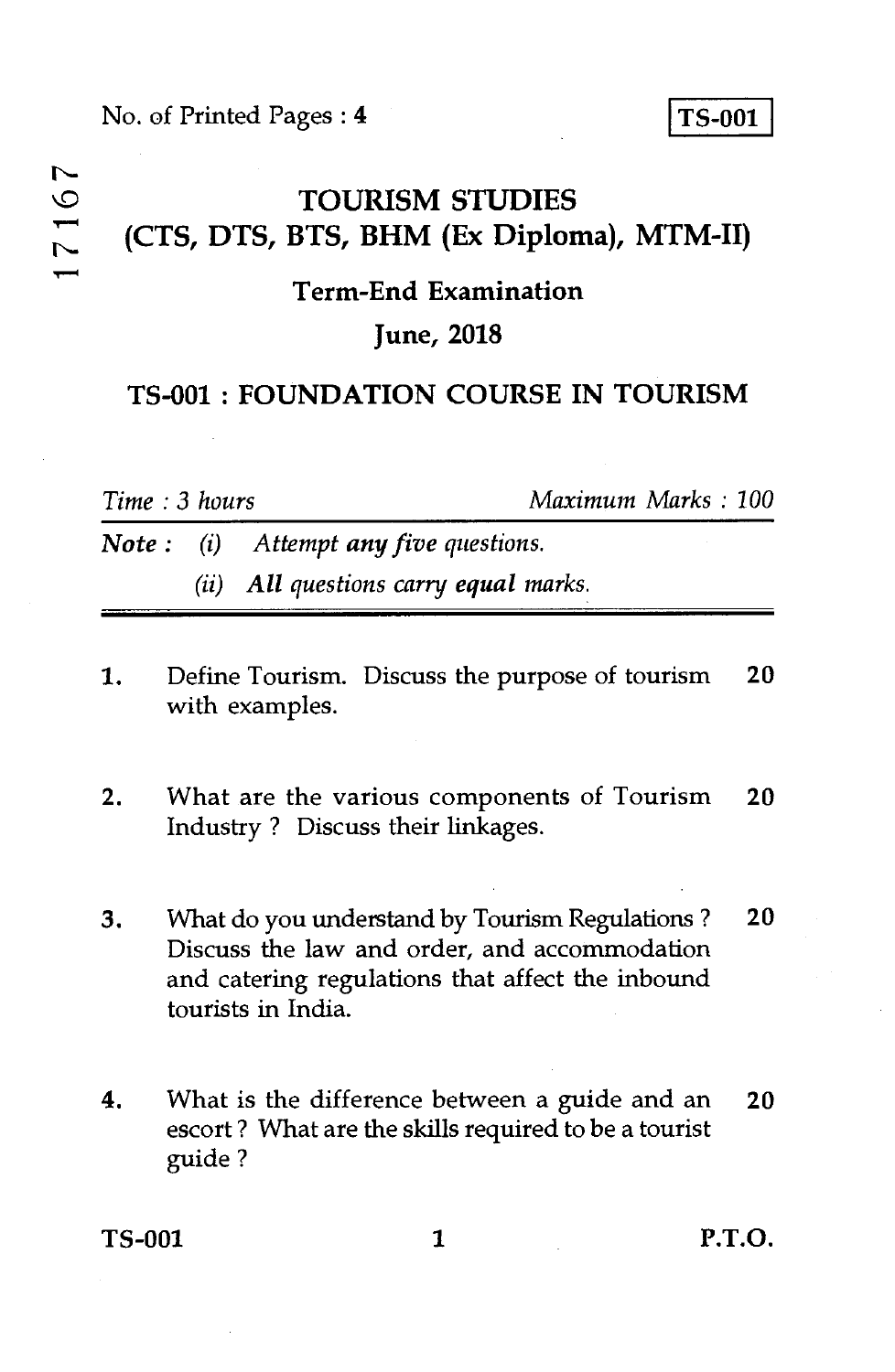**5.** Write short notes on any **two : 2x10=20** 

- (a) Role of Aviation sector in the growth of Tourism in India.
- (b) Forms of Tourism.
- (c) Qualities of a travel executive.
- **6.** What do you understand by Bio-Diversity ? How **20**  can we use India's bio-diversity for promoting tourism activities ? Explain with examples.
- 7. Define living culture. Explain with examples the **20**  role of living culture as a tourism product.
- 8. Discuss the socio-cultural and environmental **20**  impact of tourism substantiate your answer with suitable examples.
- **9.** Write a detailed note on the role of local bodies in **20**  tourism development.

#### **10.** Write short notes on **any two : 2x10=20**

- (a) Tourism product
- (b) Travel writing
- (c) Subsidiary Services in Tourism

**TS-001 2**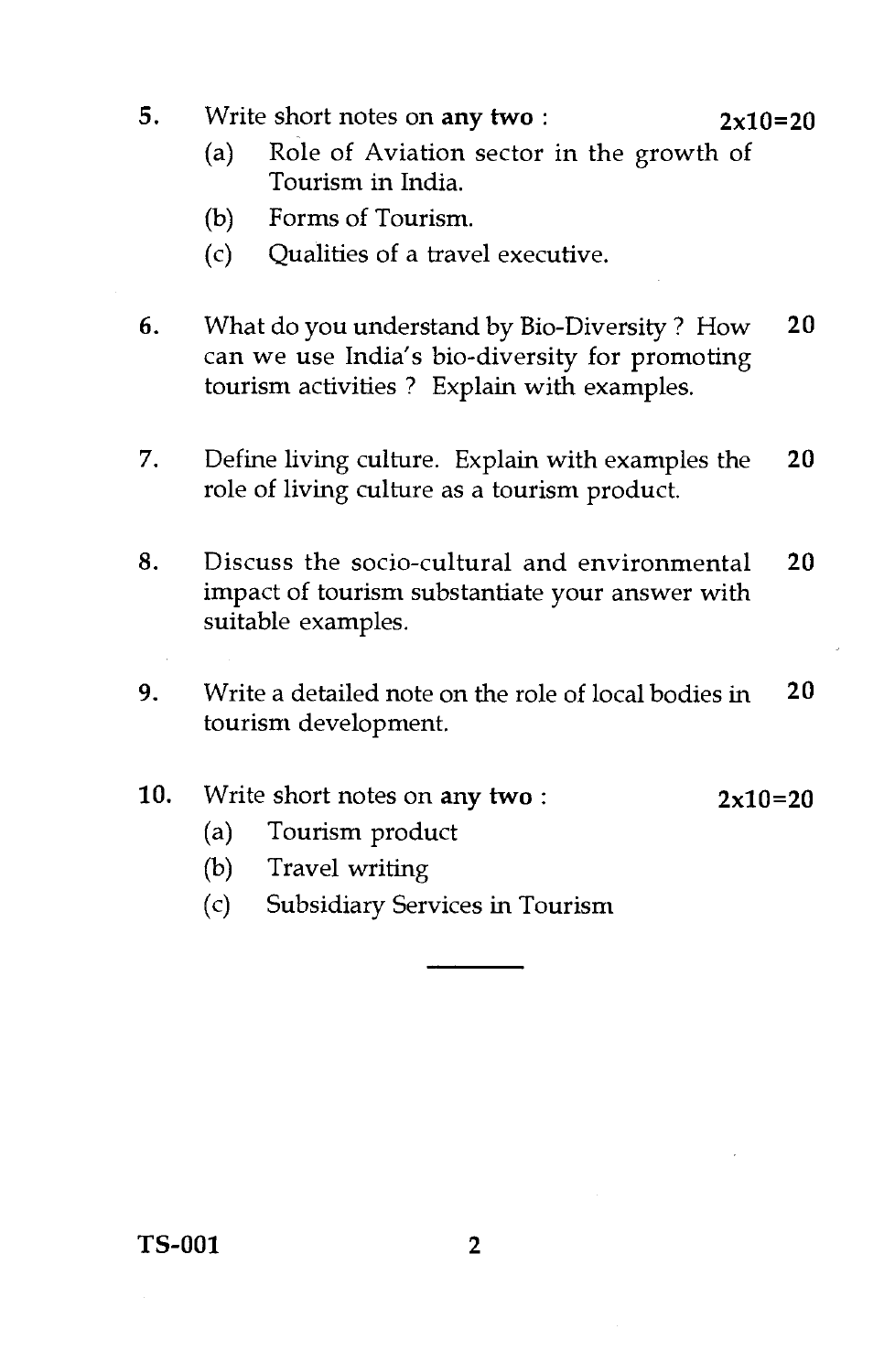टी.एस.-001

# पर्यटन अध्ययन ( सी.टी.एस., डी.टी.एस., बी.टी.एस., बी.एच.एम. (एक्स डिप्लोमा), एम.टी.एम.-II)

# सत्रांत परीक्षा

## जून, 2018

# टी.एस.-001: पर्यटन में आधार पाठ्यक्रम

समय : 3 घंटे

अधिकतम अंक : 100

- किन्हीं पाँच प्रश्नों के उत्तर दीजिए। नोट :  $(i)$ 
	- (ii) सभी प्रश्नों के अंक समान हैं।
- पर्यटन को परिभाषित कीजिए। पर्यटन के उद्देश्यों पर उदाहरणों 20 1. सहित विचार कीजिए।
- पर्यटन-उद्योग के विभिन्न संघटकों का परिचय देते हुए उनके 20  $2.$ अंतर्संबंधों की चर्चा कोजिए।
- पर्यटन विनियमन से क्या तात्पर्य है? भारत में आने वाले 3. 20 पर्यटकों को प्रभावित करने वाले कानून एवं व्यवस्था, आवास तथा खान–पान संबंधी विनियमों की चर्चा कीजिए।
- पथ-प्रदर्शक और अनुरक्षी (गाईड और एस्कॉर्ट) में भेद स्पष्ट  $4.$ 20 कीजिए। पर्यटन पथ-प्रदर्शक के लिए अपेक्षित कौशल कौन-कौन से हैं?

**TS-001** 

3

P.T.O.